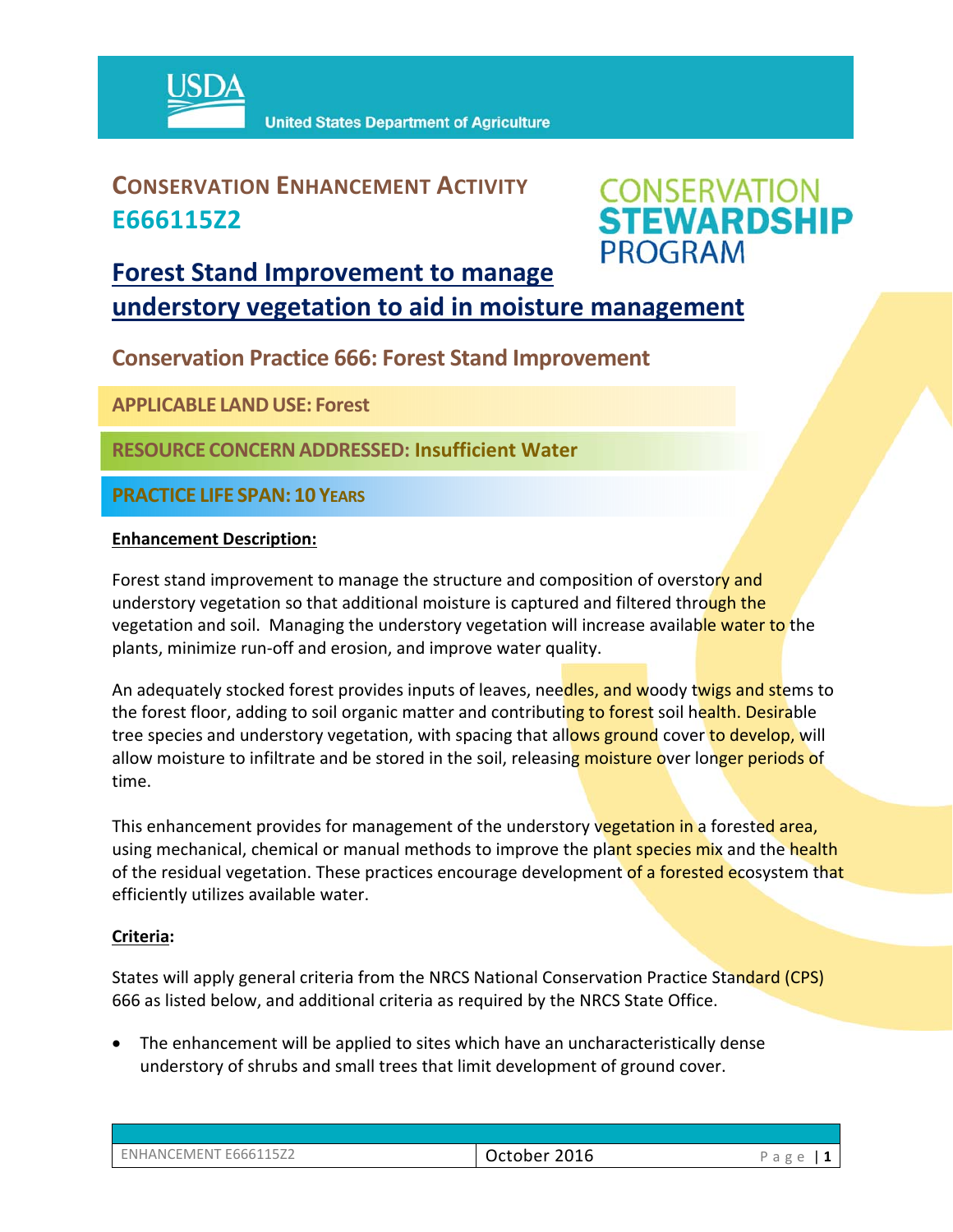

**United States Department of Agriculture** 

 Develop or update a forest management plan in consultation with NRCS personnel and a professional forester to direct the management of the property.

# **CONSERVATION<br>STEWARDSHIP PROGRAM**

- Describe the current and desired future condition of each stand that will be treated. Include the species, cover type, and size‐class distribution. Stocking will be described in terms of crop trees per acre, basal area per acre, trees per acre, between-tree spacing, or by any other appropriate and professionally accepted density or stocking protocol.
- Identify and retain preferred tree and understory species to achieve all planned purposes and landowner objectives.
- Use available guidelines for species and species groups to determine spacing, density, sizeclass distribution, number of trees, and amount of understory species to be retained. Schedule treatments to avoid overstocked conditions using approved silvicultural/stocking guides.
- Vegetation may be treated by chemical methods such as spraying or single stem treatments, or mechanical methods like a heavy duty brush cutter or similar equipment. Refer to criteria in NRCS Conservation Practice Standard (CPS) Integrated Pest Management (Code 595).
- Time tree felling to avoid buildup of insect or disease populations.
- Implement forest stand improvement activities in ways that avoid or minimize soil erosion, compaction, rutting, and damage to remaining vegetation, and that maintain hydrologic conditions. Protect site resources by selecting the method, felling direction and timing of tree felling, and heavy equipment operation. For temporary access use NRCS CPS Forest Trails and Landings (Code 655), to protect soil and site resources from vehicle impacts.
- Where slash and debris will be generated, use NRCS CPS Woody Residue Treatment (Code 384) to appropriately treat slash and debris, as necessary, to assure that it will not present an unacceptable fire, safety, environmental, or pest hazard. Remaining woody material will be placed so that it does not interfere with the intended purpose or other management activities. Do not burn vegetative residues except where fire hazard or threats from diseases and insects are of concern or when other management objectives are best achieved through burning. When slash and other debris will be burned onsite use NRCS CPS Prescribed Burning (Code 338).
- The acres planned must have an "acceptable growing stock" level of at least the B line on an appropriate stocking chart.

| ENHANCEMENT E666115Z2 | October 2016 | Page   $2$ |
|-----------------------|--------------|------------|